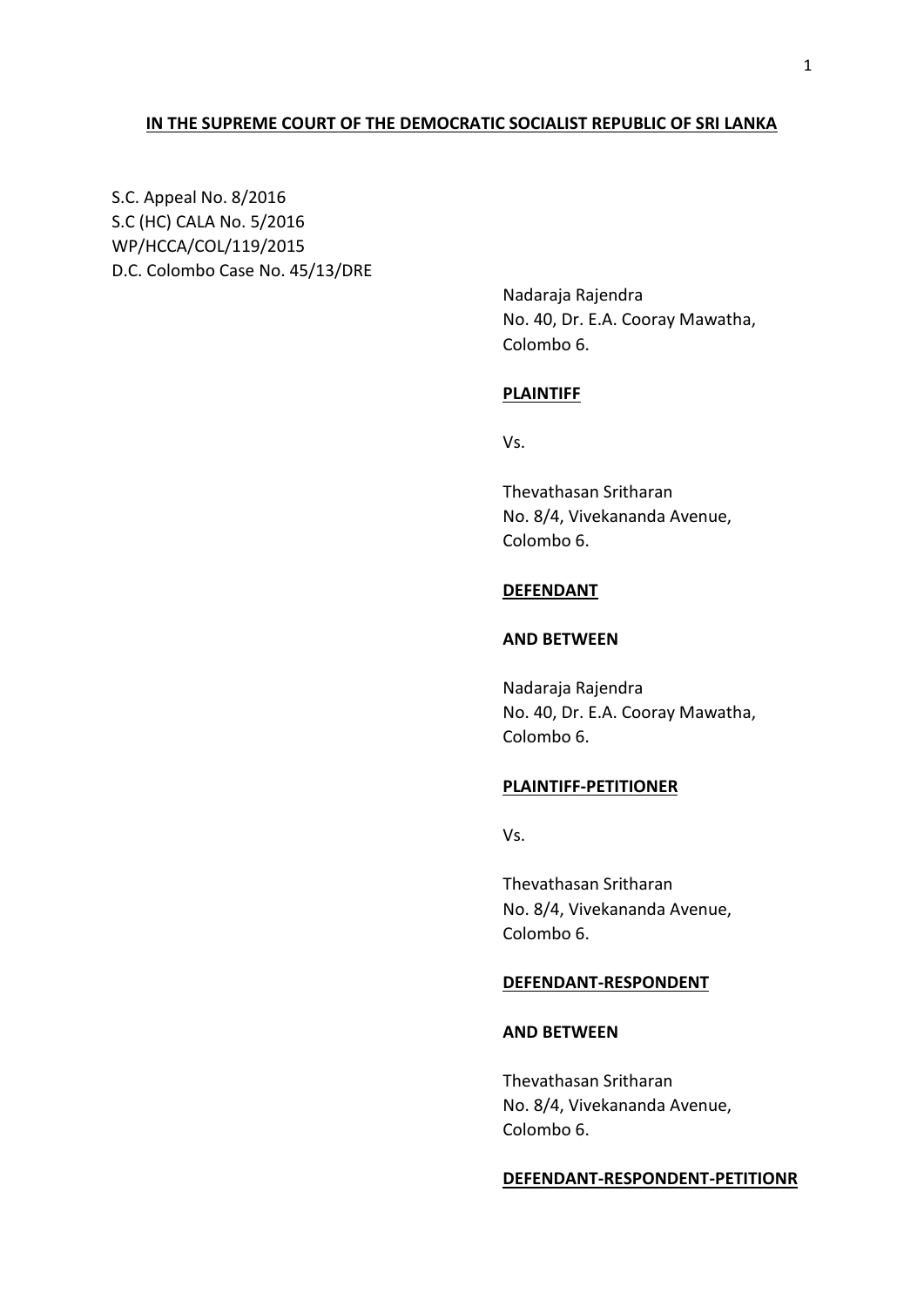Vs.

Nadaraja Rajendra No. 40, Dr. E.A. Cooray Mawatha, Colombo 6.

### **PLAINTIFF-PETITIONER-RESPONDENT**

#### **AND NOW BETWEEN**

Thevathasan Sritharan No. 8/4, Vivekananda Avenue, Colombo 6.

# **DEFENDANT-RESPONDENT-PETITIONER-APPELLANT**

Vs.

Nadaraja Rajendra No. 40, Dr. E.A. Cooray Mawatha, Colombo 6.

# **PLAINTIFF-PETITIONER-RESPONDENT-RESPONDENT**

**BEFORE:** S.E. Wanasundera P.C. J. Anil Gooneratne J. & Nalin Perera J.

**COUNSEL:** Nihal Jayamanne P.C. with Noorani Amarasinghe For Defendant-Respondent-Petitioner-Appellant

> S. Ruthiramoorthy for Plaintiff-Petitioner-Respondent-Respondent Instructed by Sujeewa S. tissera

**ARGUED ON:** 11.07.2017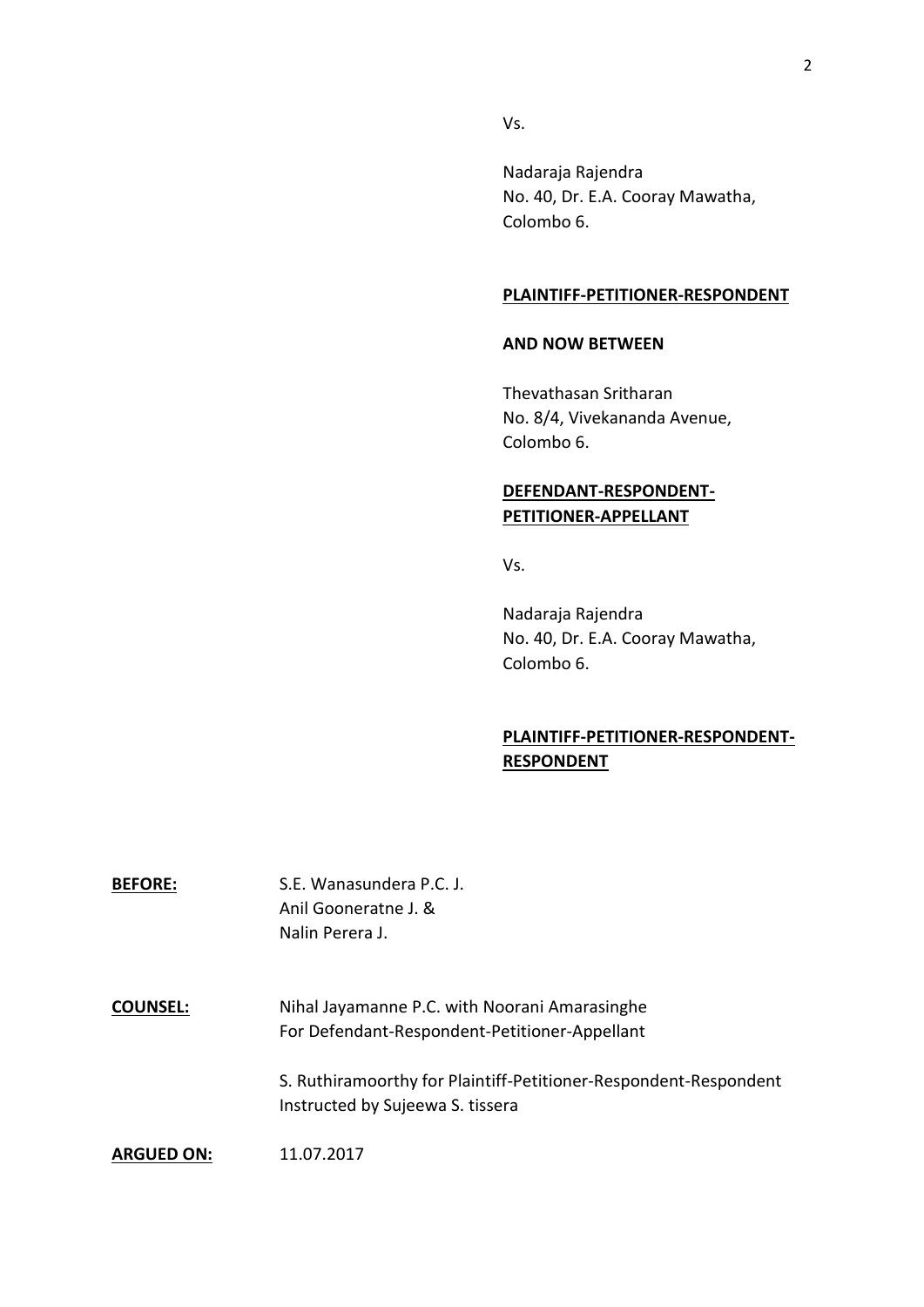#### **GOONERATNE J.**

This was a rent and ejectment case, wherein the Plaintiff-Petitioner-Respondent (hereinafter referred to as the Plaintiff) sought to eject the Defendant-Respondent-Petitioner-Petitioner (hereinafter referred to as the Defendant) from the premises described in the 3<sup>rd</sup> schedule to the Plaint. Defendant filed answer and sought a dismissal of the action. It is recorded that on 23.03.2015 parties arrived at a settlement. The settlement is found at document A3 of the brief. In short the settlement was for the Defendant to purchase the property in dispute for Rs. 12 million on or before 28.09.2015 having been satisfied of title to the property. However in the event the Defendant defaults, writ to issue without notice. Then on 08.05.2015 the case came up in the District Court and the Defendant on that day informed court that he is satisfied with title to the property in dispute.

Chronological order of events should be kept in mind as the facts from the point of calling the case on 28.09.2015 the date relevant to the settlement, onwards, tends to unnecessarily confuse the issue. In paragraph 5 of the Petition of Appeal it is pleaded that the Defendant on 28.09.2015 sought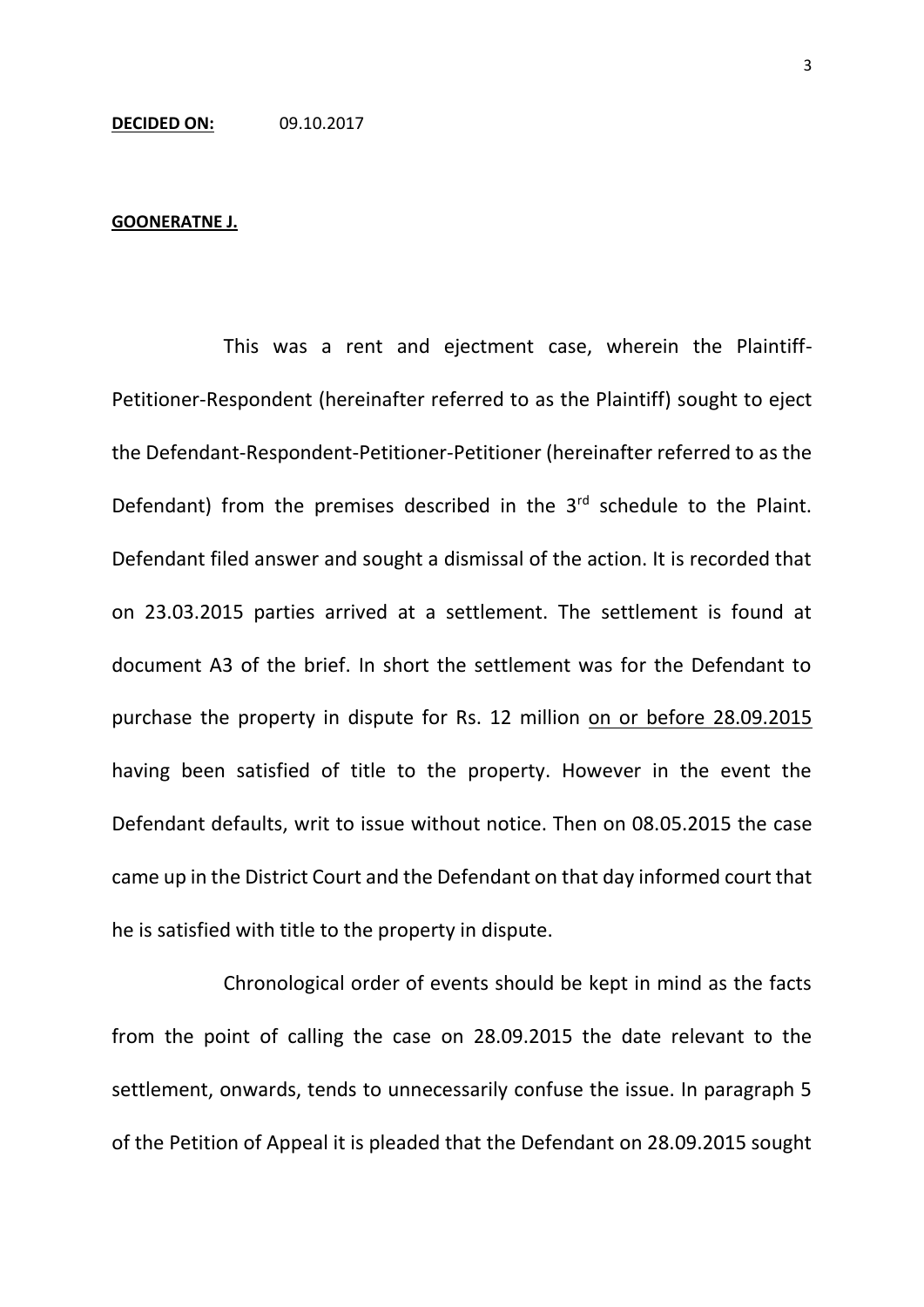one week's time to pay the Rs. 12 million to Plaintiff. District Court granted time till 05.10.2015. In this regard document A5, A6 & A8 would be relevant as a point is emphasised by the Defendant that on the application for time to pay. District Court granted time till 05.10.2015 and it is wrongfully recorded that Plaintiff sought time to pay. "සමතයට පැමිනිල්ල දින පතයි". "සමතය අවසන් වරට", (vide A6).

The material available suggest that the Plaintiff filed a Leave to Appeal Application in the Civil Appellate High Court against the Order of the District Judge dated 28.09.2015 (granting time to pay the Rs. 12 million). The said Leave to Appeal Application was made to the Civil Appellate High Court on the footing that the District Judge misdirected himself by granting time as aforesaid and failed to appreciate that the terms of settlement cannot be unilaterally altered and could be altered only with consent of parties. This matter was taken up in the High Court on 02.10.2015 but after hearing parties High Court did not set aside the order of 28.09.2015 but made order as follows and (A7) simply stated to send the case back to the District Court to take appropriate steps. In order to understand what the High Court Judges in his Order stated it is necessary to incorporate same in this Order.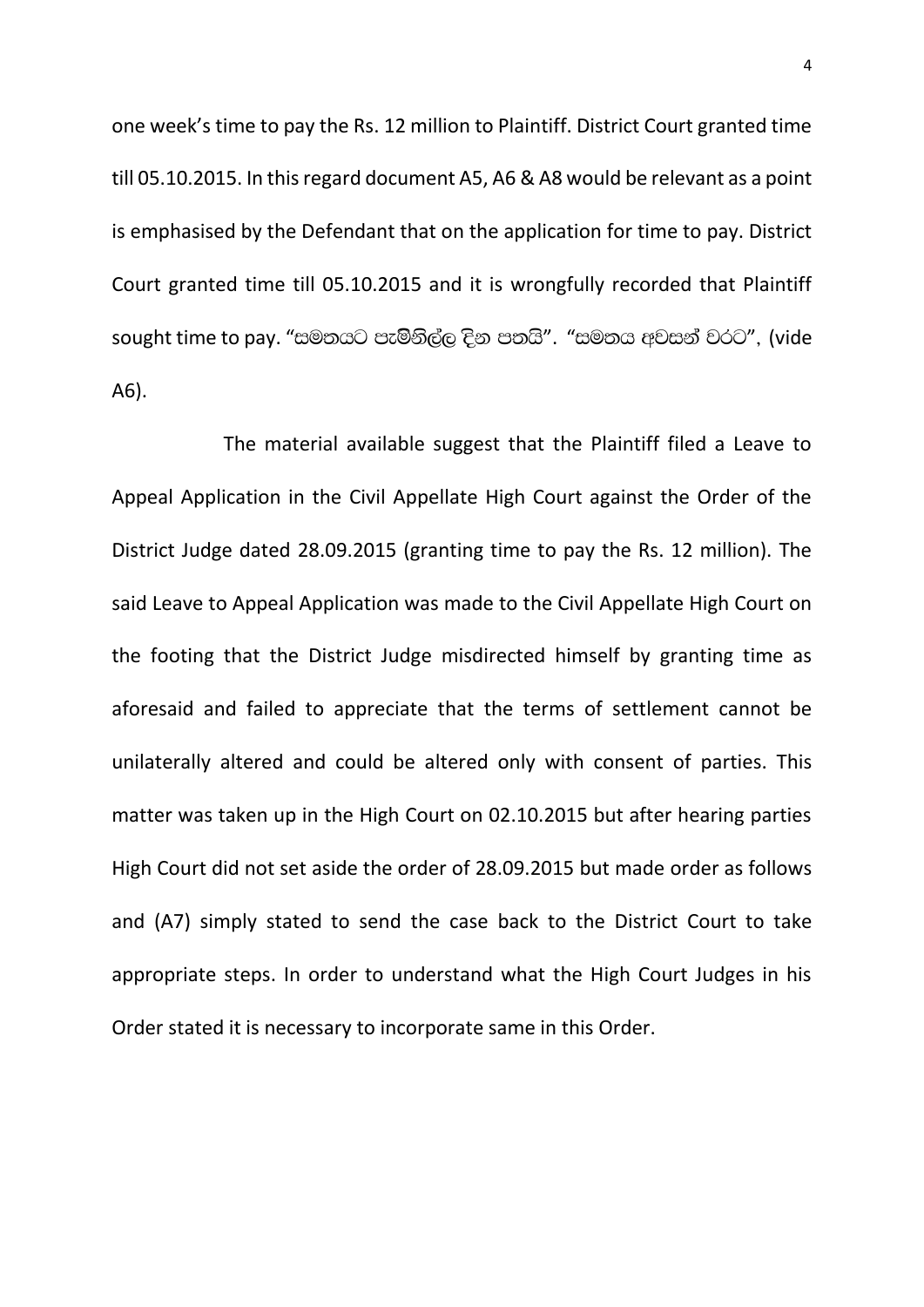Counsel for both parties were briefly heard.

The defendant has filed this application for leave to appeal against the purported order of the District Judge dated 28.09.2015 which appears in journal entry No. 15. The part of the journal entry in the District Judge's handwriting when translated into English reads as follows: "Plaintiff moves for a date for settlement. Settlement finally 5.10.2015". Counsel for the defendant also admits that what is recorded is incorrect. It is the defendant, not the plaintiff, who has asked for a date to make the payment in terms of the settlement already recorded, which was due on that day. Therefore "Plaintiff moves for a date for settlement" is entirely wrong. Then "Settlement finally 5.10.2015" is also wrong because admittedly settlement had already been recorded.

Counsel for the plaintiff emphatically emphasises that when the defendant moved for a date for payment, he objected to that application, but it has not been recorded. Counsel says that if the defendant fails to make the payment on or before 28.09.2015, according to clause 4 of the settlement recorded on 23.03.2015 in open court and signed by the parties, the plaintiff is entitled to all the reliefs sought for in the plaint. Counsel for the defendant says defendant moved for one week's time to make the payment.

What is recorded by the District Judge in journal entry No. 15 is incorrect, may be due to the fact that the case came up before him (a new judge) for the first time on 28.09.2015.

Send a copy of these proceedings to the District Court forthwith to take appropriate steps.

Defendant takes the position that the Order of the District Judge wherein it is stated "සමතය අවසන් වරට" stands and in view of A7 the High Court did not set aside the Order of 28.09.2015.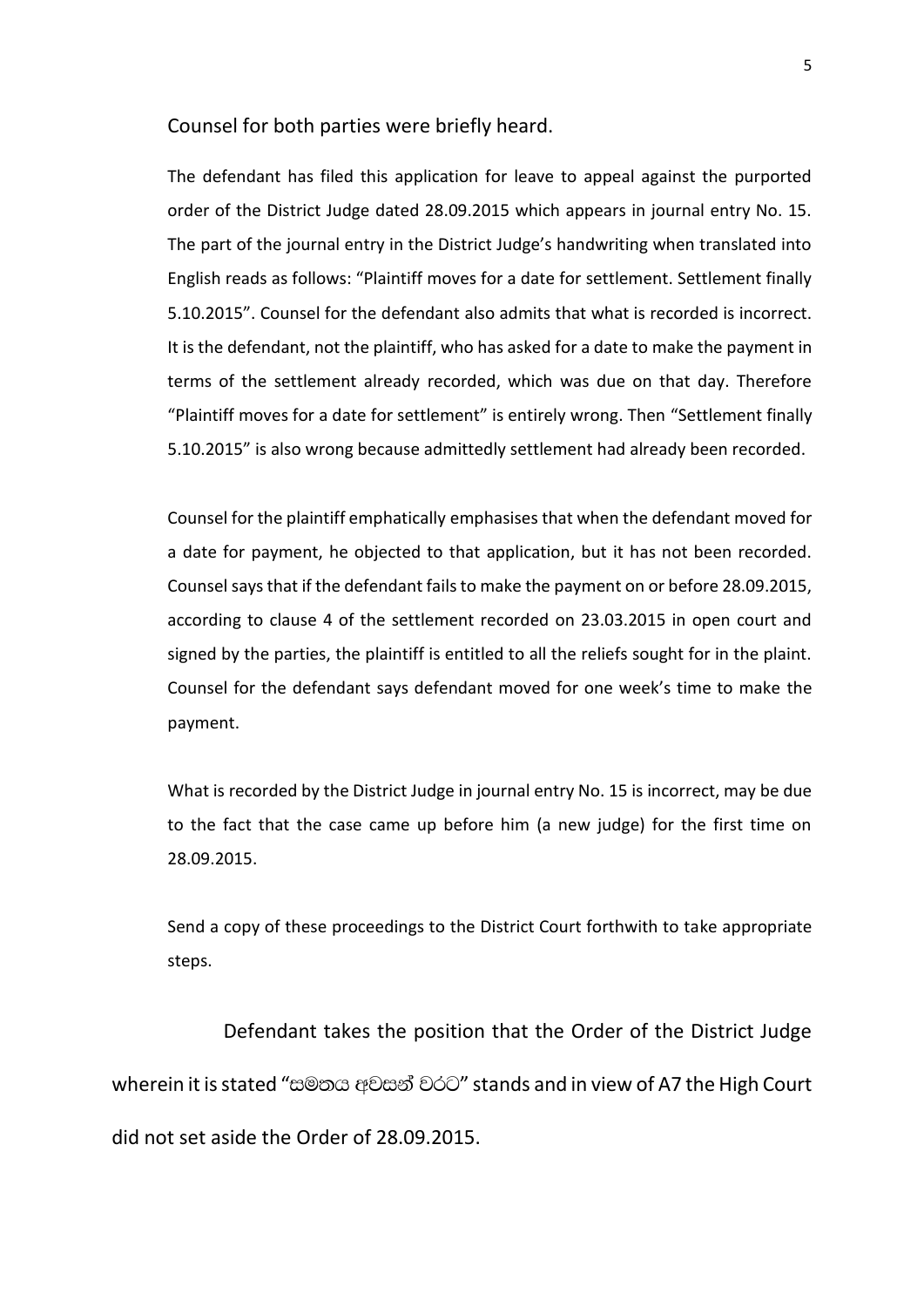As per the Order of 28.09.2015 the matter was called in the District Court on 05.10.2015. The Defendant party offered the 12 million in cash to the Plaintiff but the Plaintiff did not accept the 12 million and took up the position that in terms of the settlement between parties that on 28.09.2015 if the moneys were not paid as aforesaid and as such the Plaintiff has a right to take out writ against the Defendant, as the Defendant acted contrary to the terms of settlement. Based on submissions the District Judge made Order on 08.10.2o15 permitting the Plaintiff to act according to the terms of settlement and take out writ as per the terms of settlement (vide A8 & A9). Subsequently the Civil Appellate High Court by Order of A17 dated 18.12.2015, dismissed the application of the Defendant dated 12.10.2015 without costs.

The Supreme Court on 18.01.2016 granted Leave to Appeal against the Order made by the Civil Appellate High Court by A17 dated 18.12.2015. However the journal entry of 18.10.2016 does not refer to the question of law on which leave was granted.

As such this court will consider the questions pleaded at paragraph 20 of the Petition of Appeal as follows: 20 (i), 20 (ii) & 20 (iii) are answered as follows.

20(1) In view of the orders made by the High Court and District Court on 18.10.2015 and 08.10.2015 respectively question is answered in the negative.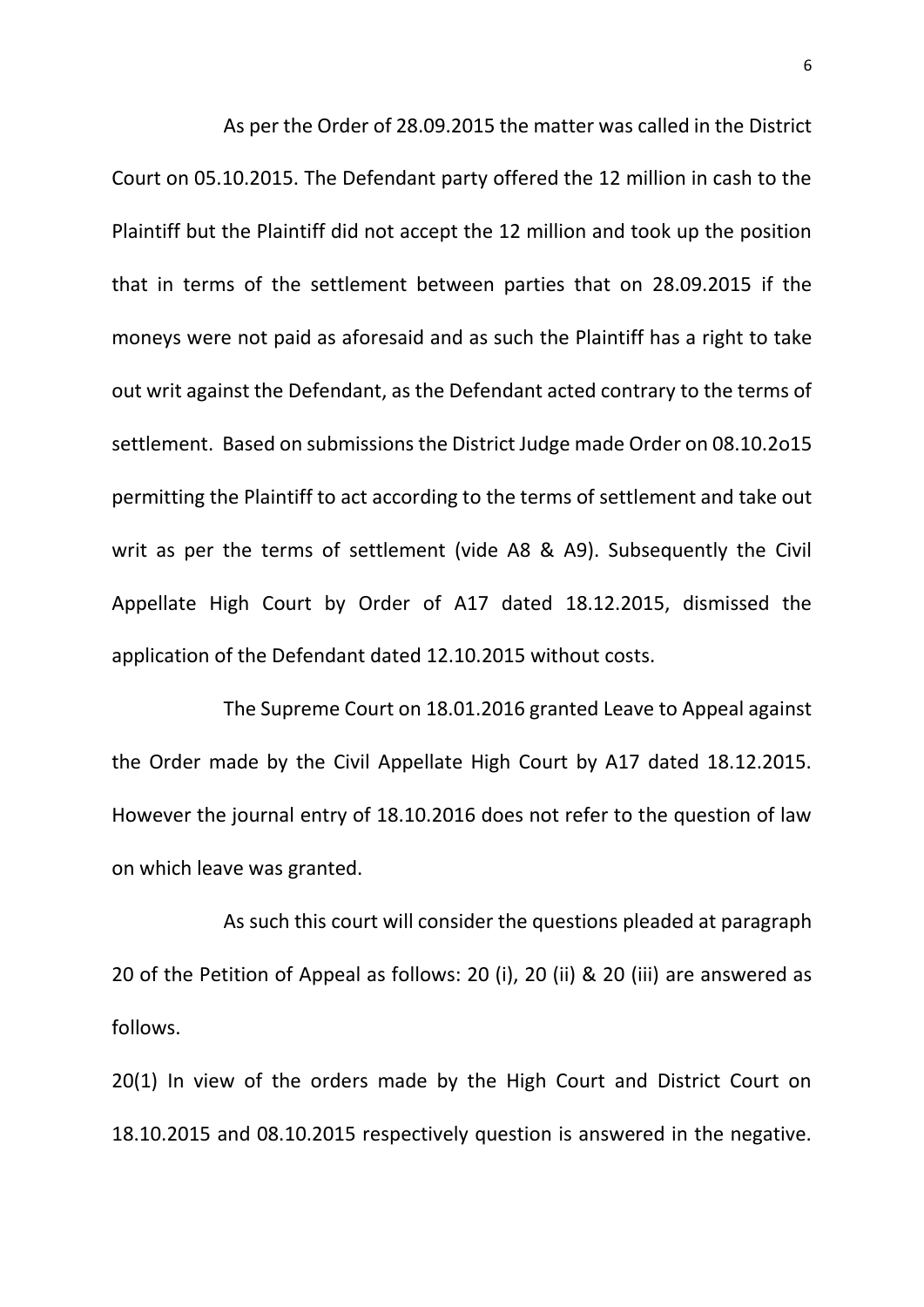Terms of settlement could not have been altered unilaterally. Defendant need to comply with the terms of settlement between parties as the final date to pay the sum of Rs. 12 million was on 28.09.2015. Plaintiff never consented to grant further time for settlement.

In view of above and the views expressed by all the courts connected to this application the rest of the questions are answered in the negative.

It is a common ground that the Defendant failed to act as per the terms of settlement and pay the sum of Rs. 12 million on or before 28.09.2015. In the event if payment was not duly paid as above, Plaintiff as per the terms of settlement would be entitled to take out writ and entitled to the relief as per the prayer to the plaint. Though the Defendant party has right along attempted to unnecessarily confuse the matter the simple way to look at this case is that there was settlement for which both parties agreed and in breach of such agreement plaintiff would be entitled to relief and take out the writ as agreed between parties. This is in fact the crux of matter as explained by a very comprehensive order dated 18.12.2015 of the Civil Appellate High Court. I see no basis to interfere with that Order of the High Court. (Order of the High Court dated 02.10.2015 very correctly explain the correct position in this case).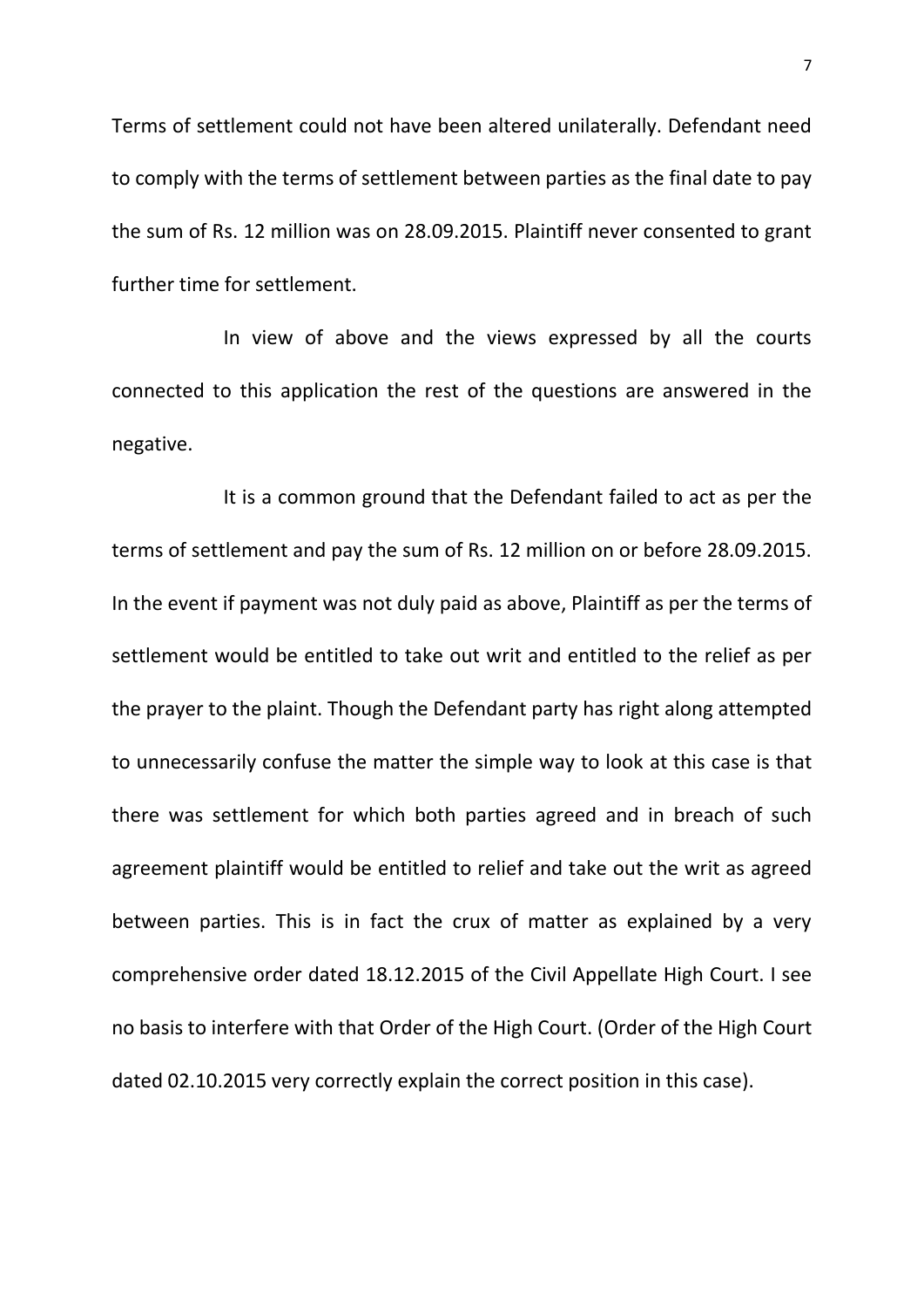I have also perused the Order of the learned District Judge of 08.10.2015. In that Order trial Judge refer to the factually incorrect statement highlighted by the High Court to be relevant, i.e settlement finally on 05.10.2015. This statement of the trial Judge is totally incorrect as the terms of settlement were previously entered and there is no question of extending the date for settlement. Defendant seems to be attempting to make use of this incorrect and factually incorrect statement. To be more precise and give more clarity to the issue I incorporate the following paragraph from the learned District Judge's Order of 08.10.2015.

වර්ෂ 2015.03.23 වන දින දෙපර්ශවයේ එකගත්වයෙන් වාර්තා කල සමථ කොන්දේසි පුකාරව සළකා බැලීමේ දී "වර්ෂ 2015.09.28 දින සමථයකට පැමිණිල්ල <u>දින පතයි. සමථය අවසන් වරට 05.10.2015" යනුවෙන් තබා ඇති සටහන ගරු සිව්ල්</u> අභියාචනා මහාධිකරණ විනිසුරු තුමා සිය නියෝගයේ පුකාශ කර ඇති ආකාරයටම අතීශයින් වැරදි සහගත ය. එය සිද්ධිමය කරුණු වරදවා දැක්වීම හේතුවෙන් සිදුකර ඇති නියෝගයක් බව කිව යුතු නැත. මෙම නඩුවේ සමථය පුර්ණ වශයෙන් වාර්තා කර ඊට එකගව දෙපාර්ශ්වය නඩු වර්ථාවට අත්සන් කර ඇත. පෙර දින එනම් වර්ෂ 2015.09.28 දිනට නියමිතව ඇත්තේ එකී සමථය පුකාරව පාර්ශ්වකරුවන් විසින් ඉටු කල යුතු කාරයයන් ඉටු කිරීම සදහාය. නමුත් එදින සමථය පුකාරව විත්තිකාර වගඋත්තරකරු කියා කර නැත. ඒ අනුව වර්ෂ 2015.03.23 වන දින වාර්තා කල සමථ